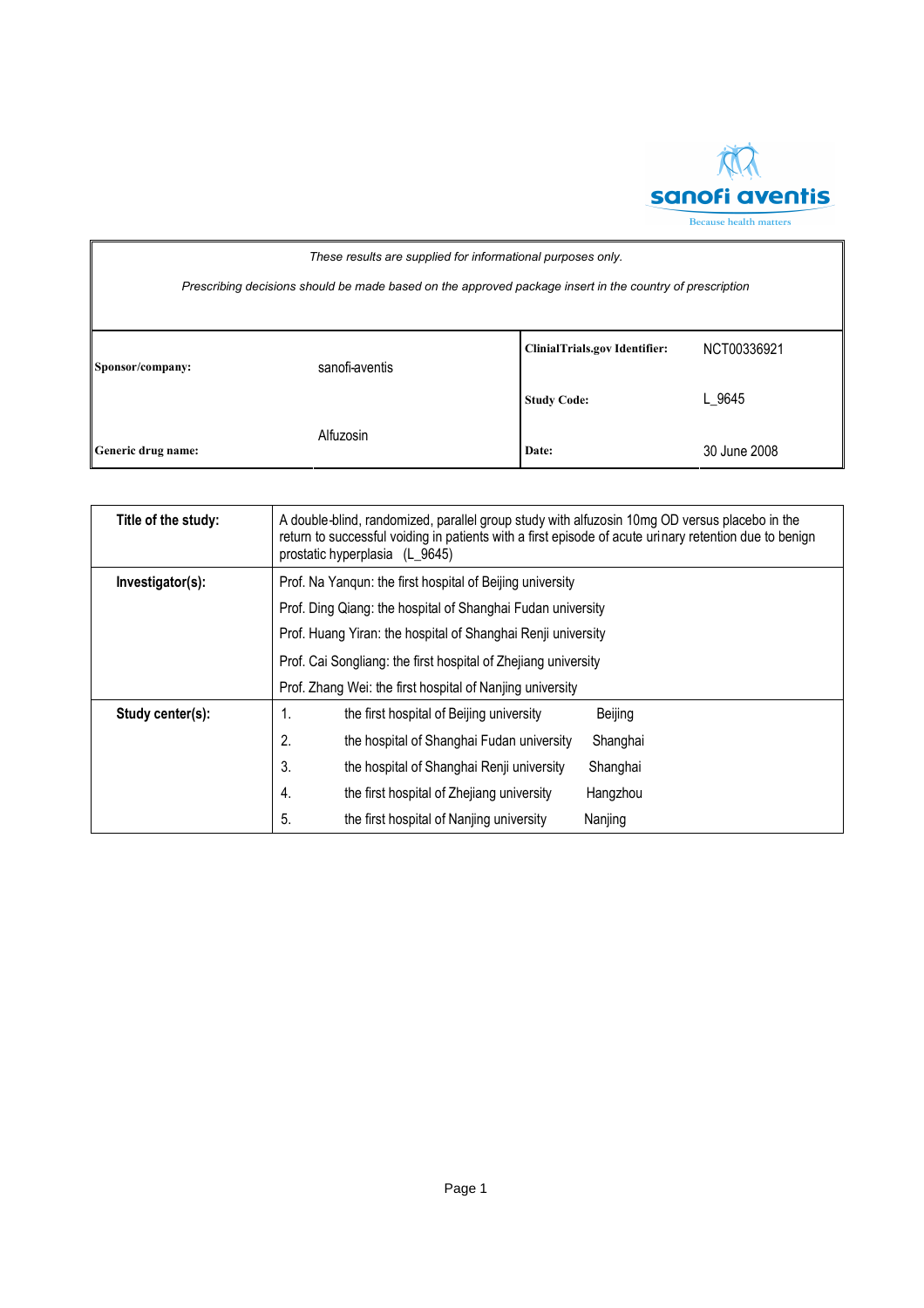$\overline{M}$ sanofi aventis Because health matters

| <b>Publications (reference):</b>                   | 1.                                                                                                                                                                                                             | 1984;132:474-479               |                                                                      | Berry SJ, Coffey DS, walsh PC, Ewing LL. The development of human benign prostatic hyperplasia with age. J Urol                                                                                                                                                                                                                                         |             |
|----------------------------------------------------|----------------------------------------------------------------------------------------------------------------------------------------------------------------------------------------------------------------|--------------------------------|----------------------------------------------------------------------|---------------------------------------------------------------------------------------------------------------------------------------------------------------------------------------------------------------------------------------------------------------------------------------------------------------------------------------------------------|-------------|
|                                                    | 2.                                                                                                                                                                                                             |                                |                                                                      | Mebust WK, Holtgrewe HL, Cockett ATK, Peters PC et al. Transurethral prostatectomy: immediate and postoperative<br>complications. A cooperative study of 13 participating institutions evaluating 3885 patients. J Urol 1989;141:243-247                                                                                                                |             |
|                                                    | 3.                                                                                                                                                                                                             |                                | factors for acute urinary retention. J Urol 1997;158:481-487         | Jacobsen SJ, Jacobson DJ, Girman CJ, Roberts T0, Rhodes T, Guess HA, et al. Natural history of prostatism : risk                                                                                                                                                                                                                                        |             |
|                                                    | 4.                                                                                                                                                                                                             |                                |                                                                      | Pickard R, Emberton M, Neak DE. The managenment of men with acute urinary retention. BrJ Urol 1998:81:712-720                                                                                                                                                                                                                                           |             |
|                                                    | 5.                                                                                                                                                                                                             |                                | prostatic hyperplasia. Eur Urol 2000:37:306-313                      | Ban Kerrebroeck P, Jardin S, Laval KU, Van cangh P, et al. Efficacy and safety of a new prolonged release formulation<br>of alfuzosin 10mg once daily versus alfuzosin 2.5mg thrice daily and placebo in patients with symptomatic benign                                                                                                               |             |
|                                                    | 6.                                                                                                                                                                                                             |                                |                                                                      | Roehrborn CG for the alfus study group. Efficacy and safety of once-daily alfuzosin in the treatment of lower urinary<br>tract symptoms and clinical benign prostatic hyperplasia: a randomized, placebo-controlled trial. Urol 2001:58:953-959                                                                                                         |             |
|                                                    | 7.<br>Hartung R. Do alpha-blocker prevent the occurrence of acute urinary retention? Eur Urol 2001;39:13-18                                                                                                    |                                |                                                                      |                                                                                                                                                                                                                                                                                                                                                         |             |
|                                                    | 8.                                                                                                                                                                                                             |                                |                                                                      | McNeil SA, Daruwala PD, Mitchell IDC, Shearer MG, Hargreave TB. Sustained-release alfuzosin and trial without<br>catheter after acute urinary retention: a prospective, placebo-controlled trial. BJU international 1999;84:622-627                                                                                                                     |             |
|                                                    | 9.                                                                                                                                                                                                             |                                |                                                                      | Klarskov P, Andersen JT, Aamussen CF, Brenoe J, Kromann Jensen IL, et al. Symptoms and signs predictive of the<br>voiding pattern after acute urinary retention in men. Scand J Urol Nephrol 1987:21:23-28                                                                                                                                              |             |
|                                                    | 10.                                                                                                                                                                                                            |                                |                                                                      | PerrigotM Delauche-Cavallier MC, Amarenco G, Geffriaud C, et al. Effect of intravenous alfuzosin on urethral pressure<br>in patients with neurogenic bladder dysfunction. Neurourol Urodyn 1996;15:119-131                                                                                                                                              |             |
|                                                    | 11.                                                                                                                                                                                                            |                                | new i.v. alpha-blocking agent, alfuzosin. Paraplegia 1989;27:119-124 | Cramer P, Neveux E, Regnier F, Depassio J, Berard E. Blader-neck opening test in spinal cord inury patients using a                                                                                                                                                                                                                                     |             |
|                                                    | 12.                                                                                                                                                                                                            |                                |                                                                      | Grasso M, Comi G, Pompa P, Lania C. Castelli M, et al. Effects of intravenous alfuzosin on urethral pressure and<br>residual urine in patients with multiple sclerosis and lower udna urinary tract dysrunction. Abstract 915 of the VIIth<br>congress of the European Association of Urology, Paris, France, 1-4 September 1996. Eur Urol 1996; 30:245 |             |
|                                                    | 13.                                                                                                                                                                                                            |                                |                                                                      | MartoranaG, Gibertic, Di Silverio F, Von HelandM, Rigatti P, et al. Effects of short-term treatment with the alph-blocker<br>alfuzosin on urodynamic pressure/flow parameters in patients with benign prostatic hyperplasia. Eur Urol 1997;32:47-53                                                                                                     |             |
|                                                    | 14.                                                                                                                                                                                                            | alfuzosin Urol 2001;57:459-465 |                                                                      | McNeill SS, Hargreave TB, Geffriaud C, Santoni JP, Roehrborn CG. Postvoid residual urine in patients with lower<br>urinary tract symptoms suggestive of benign prostatic hyperplasia: pooled analysis of eleven controlled studies with                                                                                                                 |             |
|                                                    | Kolmanc, Girman CJ, Jacobsen SJ, Lieber MM. Distribution of post-void residual urine volume in randomized selected<br>15.<br>men. J Urol 1999;161:122-127                                                      |                                |                                                                      |                                                                                                                                                                                                                                                                                                                                                         |             |
|                                                    | Taube M, Gajraj H. Thrial without catheter following acute retention of urine. Br J Uro 1989;63:180-182<br>16.                                                                                                 |                                |                                                                      |                                                                                                                                                                                                                                                                                                                                                         |             |
|                                                    | 17.<br>Choong S, Emberton M. Acute urinay retention. BJU International 2000:85:186-201                                                                                                                         |                                |                                                                      |                                                                                                                                                                                                                                                                                                                                                         |             |
| Study period:                                      |                                                                                                                                                                                                                |                                |                                                                      | Phase of development:                                                                                                                                                                                                                                                                                                                                   |             |
| Date first patient/subject enrolled:<br>08-02-2006 |                                                                                                                                                                                                                |                                |                                                                      | Phase II                                                                                                                                                                                                                                                                                                                                                |             |
| Date last patient/subject completed: 12-04-2007    |                                                                                                                                                                                                                |                                |                                                                      |                                                                                                                                                                                                                                                                                                                                                         |             |
| Objectives:                                        | The primary objective of the study is to assess the efficacy of alfuzosin 10mg OD in the return to                                                                                                             |                                |                                                                      |                                                                                                                                                                                                                                                                                                                                                         |             |
|                                                    | successful voiding after removal of the catheter following a first episode of acute urinary retention in<br>patients suffering from benign prostatic hyperplasia. Successful voiding is defined as a return to |                                |                                                                      |                                                                                                                                                                                                                                                                                                                                                         |             |
|                                                    | spontaneous voiding as determined by patient's assessment at 24h following catheter removal                                                                                                                    |                                |                                                                      |                                                                                                                                                                                                                                                                                                                                                         |             |
|                                                    | without re-catheterization.                                                                                                                                                                                    |                                |                                                                      |                                                                                                                                                                                                                                                                                                                                                         |             |
|                                                    | The secondary objective of the study is to evaluate the safety of alfuzosin 10mg OD                                                                                                                            |                                |                                                                      |                                                                                                                                                                                                                                                                                                                                                         |             |
| Methodology:                                       |                                                                                                                                                                                                                |                                |                                                                      | multicenters, randomized, double-blind, placebo controlled, parallel group study                                                                                                                                                                                                                                                                        |             |
| Number of<br>patients/subjects:                    |                                                                                                                                                                                                                | Planned: 240                   | Randomized: 163                                                      |                                                                                                                                                                                                                                                                                                                                                         | Treated: 81 |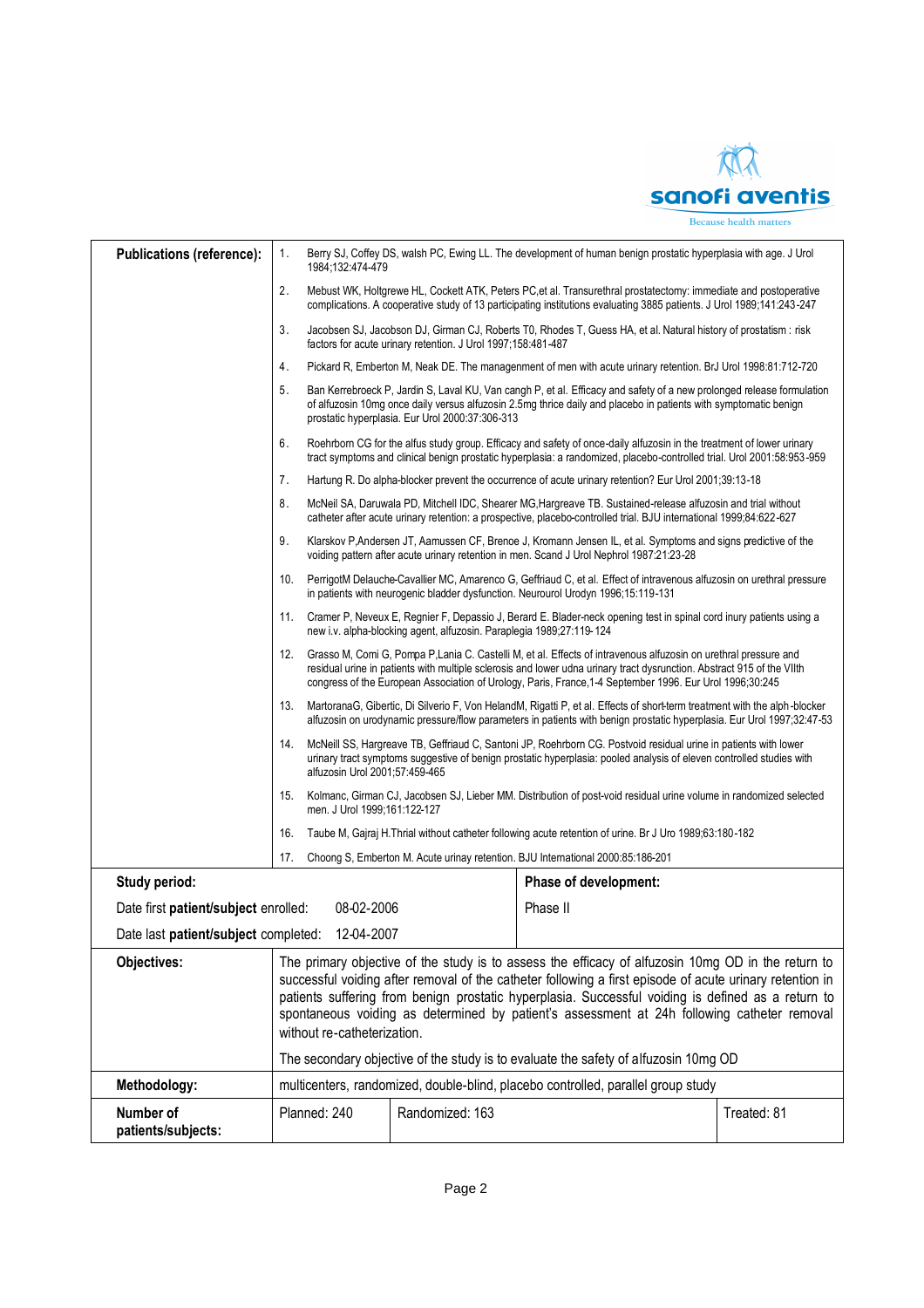

Because health matters

| Evaluated:                                                              | Efficacy:                                                                                                                                                                                                                                                         | Safety:                                                                                                                                                                                                                                                                                              | Pharmacokinetics: |  |
|-------------------------------------------------------------------------|-------------------------------------------------------------------------------------------------------------------------------------------------------------------------------------------------------------------------------------------------------------------|------------------------------------------------------------------------------------------------------------------------------------------------------------------------------------------------------------------------------------------------------------------------------------------------------|-------------------|--|
|                                                                         | Percentage of<br>patients with                                                                                                                                                                                                                                    | General clinical safety: spontaneous reported adverse<br>events;                                                                                                                                                                                                                                     | <b>NA</b>         |  |
|                                                                         | successful<br>voiding after<br>catheter removal<br>on D3/D4                                                                                                                                                                                                       | Cardiovascular safety: changes in vital signs<br>parameters: BP and HR measured in a supine position<br>after 10 minutes rest and after 2 minutes in a standing<br>position;                                                                                                                         |                   |  |
|                                                                         |                                                                                                                                                                                                                                                                   | Postural hypotension is defined as a fall in<br>SBP≥20mmHg when standing up compared with that<br>recorded in a supine position;                                                                                                                                                                     |                   |  |
|                                                                         |                                                                                                                                                                                                                                                                   | Laboratory safety: standard laboratory tests, but only at<br>baseline.                                                                                                                                                                                                                               |                   |  |
| Diagnosis and criteria                                                  | Males aged 50-75 years;                                                                                                                                                                                                                                           |                                                                                                                                                                                                                                                                                                      |                   |  |
| for inclusion:                                                          | Presenting with a first episode of painful acute urinary retention related to benign prostatic<br>hyperplasia and with a residual volume between 500ml and 1500ml obtained at the time of<br>catheterization and during the first one hour after catheterization. |                                                                                                                                                                                                                                                                                                      |                   |  |
| Investigational product:                                                | Alfuzosin 10mg OD tablet                                                                                                                                                                                                                                          |                                                                                                                                                                                                                                                                                                      |                   |  |
| Dose:                                                                   | 10 <sub>mg</sub>                                                                                                                                                                                                                                                  |                                                                                                                                                                                                                                                                                                      |                   |  |
| Administration:                                                         | Alfuzosin group: oral route, 1 tablet (10mg) daily at the end of the evening meal                                                                                                                                                                                 |                                                                                                                                                                                                                                                                                                      |                   |  |
| <b>Duration of treatment:</b>                                           |                                                                                                                                                                                                                                                                   | Duration of observation:                                                                                                                                                                                                                                                                             |                   |  |
| 3 days (2 days during catheterization, 1 day<br>after catheter removal) |                                                                                                                                                                                                                                                                   | 3 to 4 days                                                                                                                                                                                                                                                                                          |                   |  |
| Reference therapy:                                                      | Placebo, matching tablet                                                                                                                                                                                                                                          |                                                                                                                                                                                                                                                                                                      |                   |  |
| Dose:                                                                   | no                                                                                                                                                                                                                                                                |                                                                                                                                                                                                                                                                                                      |                   |  |
| Administration:                                                         | Placebo group: oral route, 1 tablet daily at the end of the evening meal                                                                                                                                                                                          |                                                                                                                                                                                                                                                                                                      |                   |  |
| Criteria for evaluation:                                                |                                                                                                                                                                                                                                                                   |                                                                                                                                                                                                                                                                                                      |                   |  |
| Efficacy:                                                               | Efficacy:                                                                                                                                                                                                                                                         |                                                                                                                                                                                                                                                                                                      |                   |  |
|                                                                         |                                                                                                                                                                                                                                                                   | Percentage of patients with successful avoiding after catheter removal on D3/D4                                                                                                                                                                                                                      |                   |  |
| Safety:                                                                 | General clinical safety: AEs reported by the patients;                                                                                                                                                                                                            |                                                                                                                                                                                                                                                                                                      |                   |  |
|                                                                         | with that recorded in a supine position.                                                                                                                                                                                                                          | Cardiovascular safety: changes in vital signs parameters; blood pressure and heart rate measured in<br>a supine position after 10 minutes rest and after 2 minutes in a standing position. Postural<br>hypotension is defined as a fall in systolic blood pressure ≥20mmHg when standing up compared |                   |  |
|                                                                         |                                                                                                                                                                                                                                                                   | Laboratory safety: standard hematology and blood chemistry, but only at baseline.                                                                                                                                                                                                                    |                   |  |
| Pharmacokinetics:                                                       | <b>NA</b>                                                                                                                                                                                                                                                         |                                                                                                                                                                                                                                                                                                      |                   |  |
| Pharmacokinetic sampling<br>times and bioanalytical<br>methods:         | <b>NA</b>                                                                                                                                                                                                                                                         |                                                                                                                                                                                                                                                                                                      |                   |  |